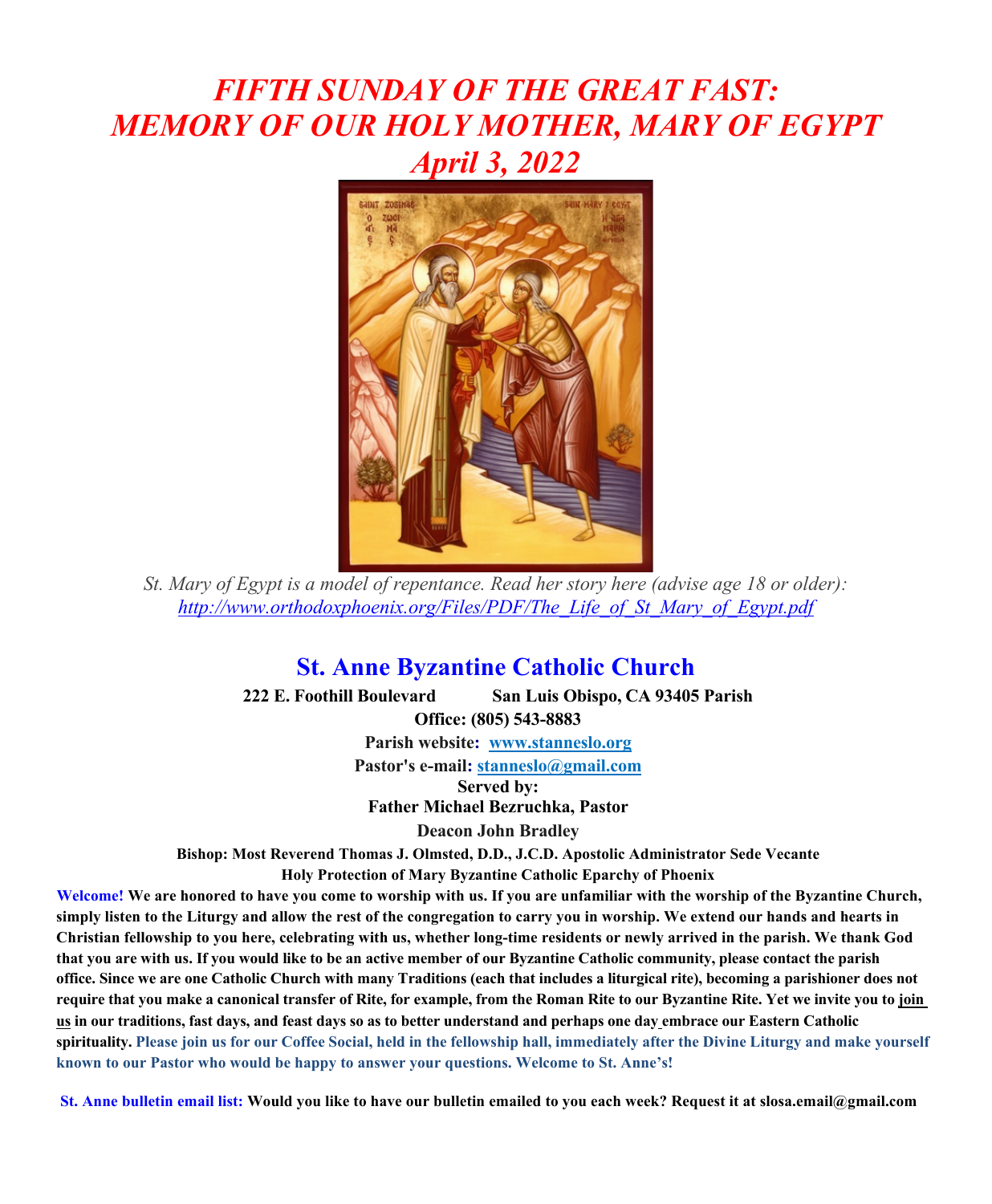## **Glory to Jesus Christ! Glory forever!**

**This week's liturgical schedule:** (Check the MCI https://mci.archpitt.org for music and prayers.) Livestreaming of Sunday in the parking lot is available for those taking extra health precautions. Contact the pastor.

*Our bishops require us to abstain from meat on all Wednesdays and Fridays of Lent at a minimum*  and to abstain from meat, dairy, and eggs on Good Friday. The full Traditional fast is to abstain from meat, dairy, wine, and oil throughout the full 40 days. Days of mitigation in the Traditional fast are Sundays and feast days, in which wine and oil were allowed.

| <b>Sat., Apr. 2</b>  | 5:00 PM Great Vespers           | <b>Vigil Vespers for Sunday</b>                |
|----------------------|---------------------------------|------------------------------------------------|
|                      |                                 | Judges 9:1-25, 50-56; Isaiah 53:7-12.          |
| <b>Sunday, April</b> | Confessions: $8:45-9:30$ AM     | <b>FIFTH SUNDAY OF THE GREAT FAST: ST.</b>     |
| 3                    | <b>10 AM Divine Liturgy</b>     | <b>MARY OF EGYPT</b>                           |
| Use handout          | For the Parishioners            | Hebrews 9:11-14; Mark 10:32-45. Tone 4         |
|                      | 12 PM: ECF classes              | <b>Bake Sale order form due TODAY</b>          |
| Mon., Apr. 4         | No liturgical services today    | Parish Office closed                           |
| Tue., Apr. 5         | Confessions: 8:15-8:45 AM       | Genesis 31:3-16; Proverbs 21:3-21.             |
| Use handout          | <b>9AM Lenten Matins</b>        | Parish Office Open                             |
| Wednesday,           | Confessions: 8:15-8:45 AM       | Death of Our Holy Father Methodius, Teacher of |
| April 6              | <b>9AM Terce-Sext</b>           | the Slavs.                                     |
| Use handout          | Confessions: $5:30-6:00$ PM     | Genesis 43:25 - 45:16; Proverbs 21:23 - 22:4.  |
|                      | 6:30 PM Presanctified Lit.      | Parish Office Open                             |
|                      | +Poor Souls (rescheduled        |                                                |
|                      | from $3/2/22$ ) by +Dr. Bill C. |                                                |
| Thu., April 7        | Confessions: $8:15-8:45$ AM     | <b>Baking Day</b>                              |
| Use handout          | <b>9 AM Lenten Matins</b>       | Parish Office Open                             |
|                      | 7 PM: RCIA class                | Genesis 46:1-7; Proverbs 23:15 - 24:5.         |
| Friday,              | 9:00 AM Office Terce-Sext       | <b>Baking Day??</b>                            |
| April 8              | Confessions: 4:30-5:00 PM       | Holy Apostles Herodian and others.             |
|                      | 5:30 PM Presanctified           | Parish Office Open                             |
| Use handout          | Liturgy                         |                                                |
|                      | +Janice Sawko                   | Genesis 49:33 - 50:26; Proverbs 31:8-31.       |
|                      | by the Thomas Family            |                                                |
| Saturday,            | Confessions: 9:00-9:30 AM       | <b>Lazarus Saturday</b>                        |
| April 9              | <b>10 AM Divine Liturgy</b>     | Hebrews 12:28 - 13:8; John 11:1-45.            |
| Use handout          | God's guidance on our           | Parish Office Open                             |
|                      | developing landscape design     |                                                |
|                      | by Karen S.                     | Genesis 49:1-2, 8-12; Zepheniah 3:14-19;       |
|                      | <b>5 PM Great Vespers</b>       | Zechariah 9:9-15.                              |
| <b>Sunday, April</b> | Confessions: 8:45-9:30 AM       | <b>PALM SUNDAY</b>                             |
| 10                   | <b>10 AM Divine Liturgy</b>     |                                                |
| Use handout          | For the Parishioners            | Philippians 4:4-9; John 12:1-18. Festal Tone   |
|                      | 12 PM: ECF classes              |                                                |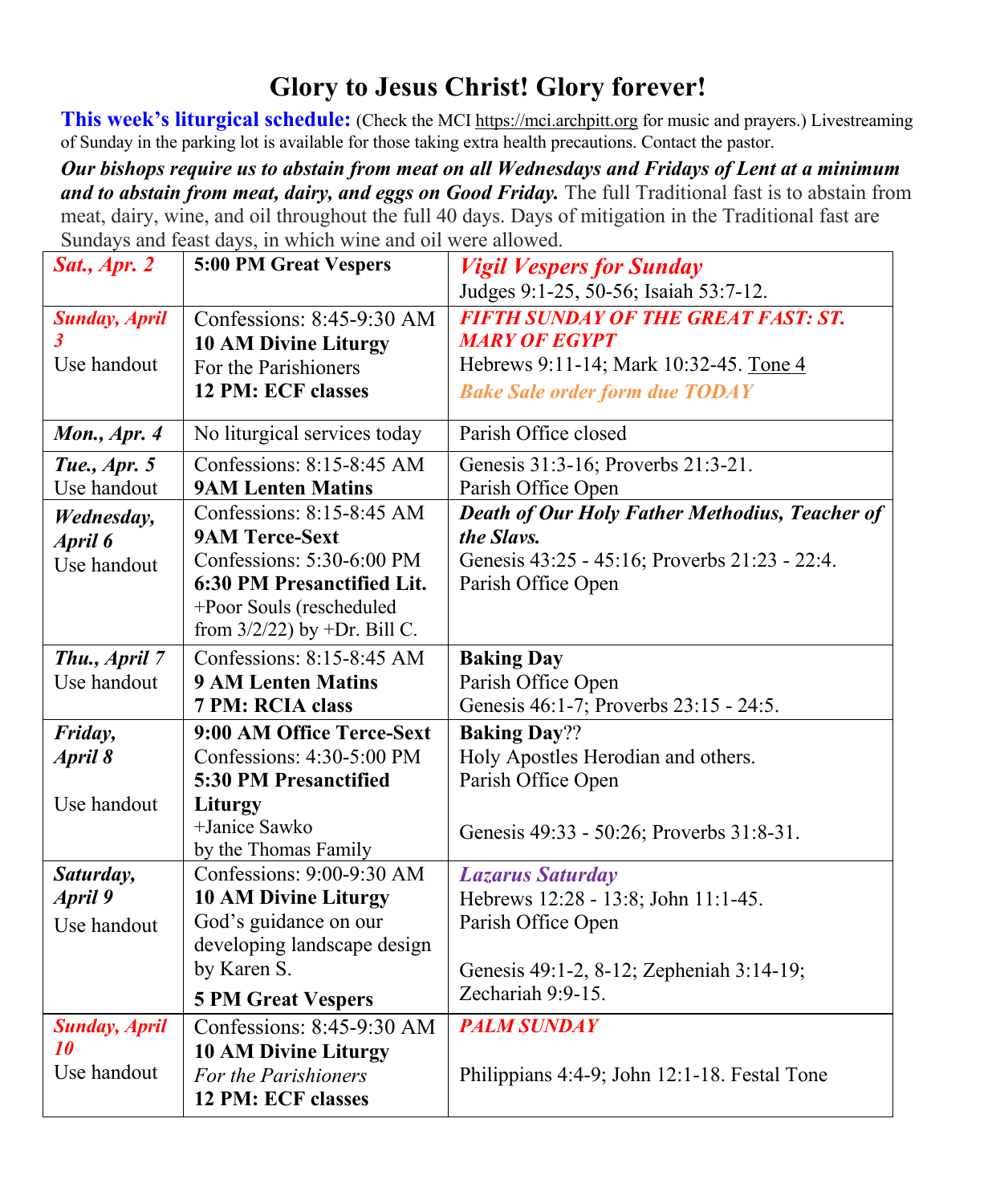## **UPCOMING CALENDAR DATES**

#### **April 9—Lazarus Saturday and tying palm/olive bundles**

April 9: Tying of palms with olive branches after Divine Liturgy at about 11:30am.

#### **April 10-17—Holy Week—stay tuned for the schedule in the next bulletin.**

April 10: Palm Sunday—Normal Sunday schedule: Pick up bake sale orders. Holy Monday--April 11: Bridegroom Matins at 6:30pm

Holy Tuesday and Holy Wednesday--April 12-13: Bridegroom Matins at 9am and Presanctified Liturgy at 6:30pm

Holy Thursday--April 14: Vesperal Divine Liturgy at 6:30pm

Good Friday—April 15: Matins with Passion Gospel readings at noon and Entombment Vespers at 5:30pm

Holy Saturday—April 16: Jerusalem Matins at 9am and Vigil of Pascha Vesperal Divine Liturgy at 5pm

PASCHA (Easter) Sunday—April 17: Paschal Matins with Divine Liturgy to follow at 9am

### **April 17—PASCHA (Easter) SUNDAY**

PASCHA (Easter) Sunday—April 17: Paschal Matins with Divine Liturgy to follow at 9am. Bring your Pascha basket. **Birthdays: April 3—Ames Elmendorf; April 7—Richard Justice**

**God grant them many blessed years!**

### **SUNDAY GIFTS TO THE LORD**

**January 3, 2021: collection March 27, 2022: collection Total bank Deposit: \$3,023.00** Total bank Deposit: \$2,871.26 **Total parish income: \$2,998 Total parish income: \$2,023**

**Holyday: Christmas: \$1,615**

**January 10, 2021: online**

**Total parish income: \$600**

**Tithes: \$1,275 Debt Reduction: \$270 Donations: \$285 Flowers: \$60 Bake Sale: \$70 Gift Shop: \$63**

**Refund from icon company: \$648.26**

**\*Eparchial Appeal: \$200**

\*These are special collections initiated by the Eparchy and do not count as income to the parish.

Your donations are enabling us to continue paying our bills at St Anne's. Thank you! Please note that you have three ways to contribute: 1) Place your donation in the collection basket or the secure locked box in the Narthex; 2) Mail it; or 3) Go to www.stanneslo.org and click on the Giving tab.

**May God bless your generosity to His Church!**

## **OIL LAMP INTENTIONS**

**the online giving the online giving portion of the narthex:** [Available] **Eternal Lamp above Ambon in church: [Available] Icon of Jesus Christ: [Available]**

**Icon of the Theotokos: [Available] Icon of St. John the Baptist: [Available]**

**Icon of St. Anne: + Janice Sawko by Paul Sawko (6/25/22)** Icon of St. Nicholas: [Available]

**Icon of St. Mary Magdalene: +Sheryl Ibarra by Paul & Janice Sawko (6/25/22)** 

The large "eternal" vigil oil lamps have a suggested offering of \$10 and will burn continuously from Sunday through Saturday. The other smaller oil lamps are each available for a suggested \$2 offering, which will burn for each Divine Liturgy for one week. The bulletin will remind your fellow parishioners of your special intention or loved one above. (These donations are probably not tax-deductible and are not included in your tax-deductible letter.) See narthex envelopes to sponsor a lamp. Make checks payable to **St. Anne Catholic Church**. **LITURGY INTENTIONS** Please fill out one of the Liturgy Intention envelopes on the greeting table in the narthex with the name of your living or deceased person. Make checks payable to **St. Anne Stipends** and write "Liturgy Stipend" in your memo line. Donations are not required, though the suggested stipend from the Pastoral Handbook is \$10, which is later paid to the priest offering the Liturgy. (These donations are probably not tax-deductible and are not included in your tax-deductible letter.)